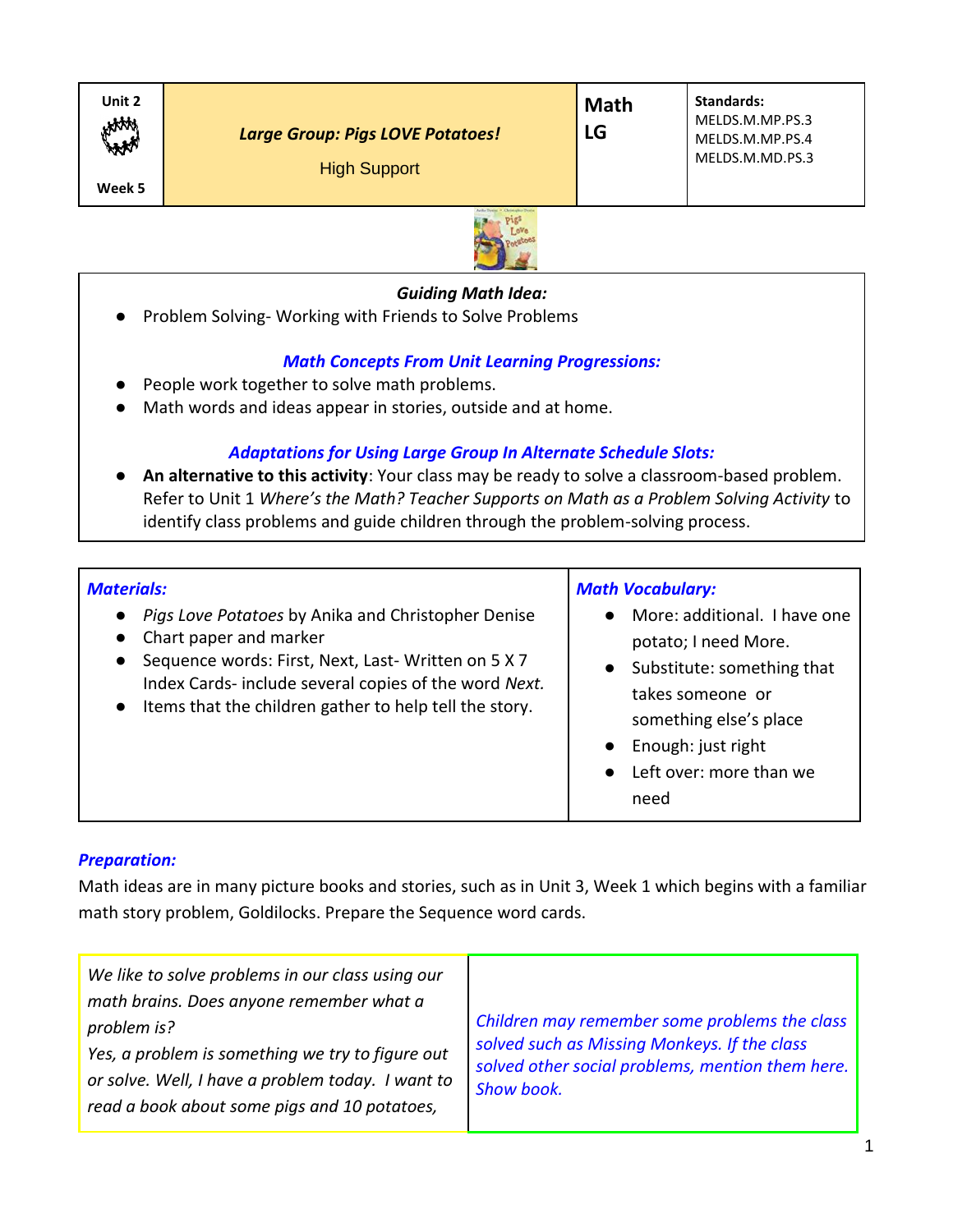| but I want to use some potatoes, and I don't<br>have any real potatoes.                                                                                              | As children give ideas, write them down in order.                                                                                  |
|----------------------------------------------------------------------------------------------------------------------------------------------------------------------|------------------------------------------------------------------------------------------------------------------------------------|
| Is this a problem that math could help us solve?                                                                                                                     |                                                                                                                                    |
| What could we use to <b>substitute</b> for potatoes?<br>Substitute means we will find something we can<br>use instead of real potatoes. We have time for 4<br>ideas. | Limit the number of ideas to conserve time.                                                                                        |
| Let's see, on my list I have these ideas:                                                                                                                            |                                                                                                                                    |
| First, XXX says we could use blocks<br>Next: XXX says we could get some pinecones for<br>our math center for potatoes                                                | Place the sequence cards by each idea- First,<br>Next, Next, last                                                                  |
| These are good ideas. Let's try XXX and XXX and<br>see how it works.                                                                                                 | Go through the list and read them in order                                                                                         |
| XXX can you go get some pinecones? Etc.                                                                                                                              | Choose ideas, ask children to gather the items.<br>Do not count the blocks or pinecones. Let the<br>children bring a pile of them. |
| Let's find out about pigs and potatoes.                                                                                                                              | Read the book. As you add "potatoes", count<br>with children.                                                                      |
| Hmmm, do we have enough potatoes in our<br>pile?                                                                                                                     | As you go through the story, you may not have<br>enough potatoes.<br><b>OR</b><br>You may have too many potatoes.                  |
| Is this a problem that math could help us solve?<br>Or- we have a lot of potatoes left over-I wonder<br>how many more pigs could come and eat?                       | Children may suggest counting and adding or<br>taking away potatoes to have enough-just right.<br>Children count to find out.      |
| Each time, the mother added one more potato to<br>her group.                                                                                                         |                                                                                                                                    |
| How many did she have altogether?                                                                                                                                    |                                                                                                                                    |
| Let's think about our story again. What happened<br>first? What was next?And what happened last?                                                                     | Use sequence cards as you re-tell the story<br>together with the children.                                                         |
| I wonder-- why did Momma put another potato<br>in the pot?                                                                                                           | Momma added an extra potato--- Will children<br>notice this?                                                                       |